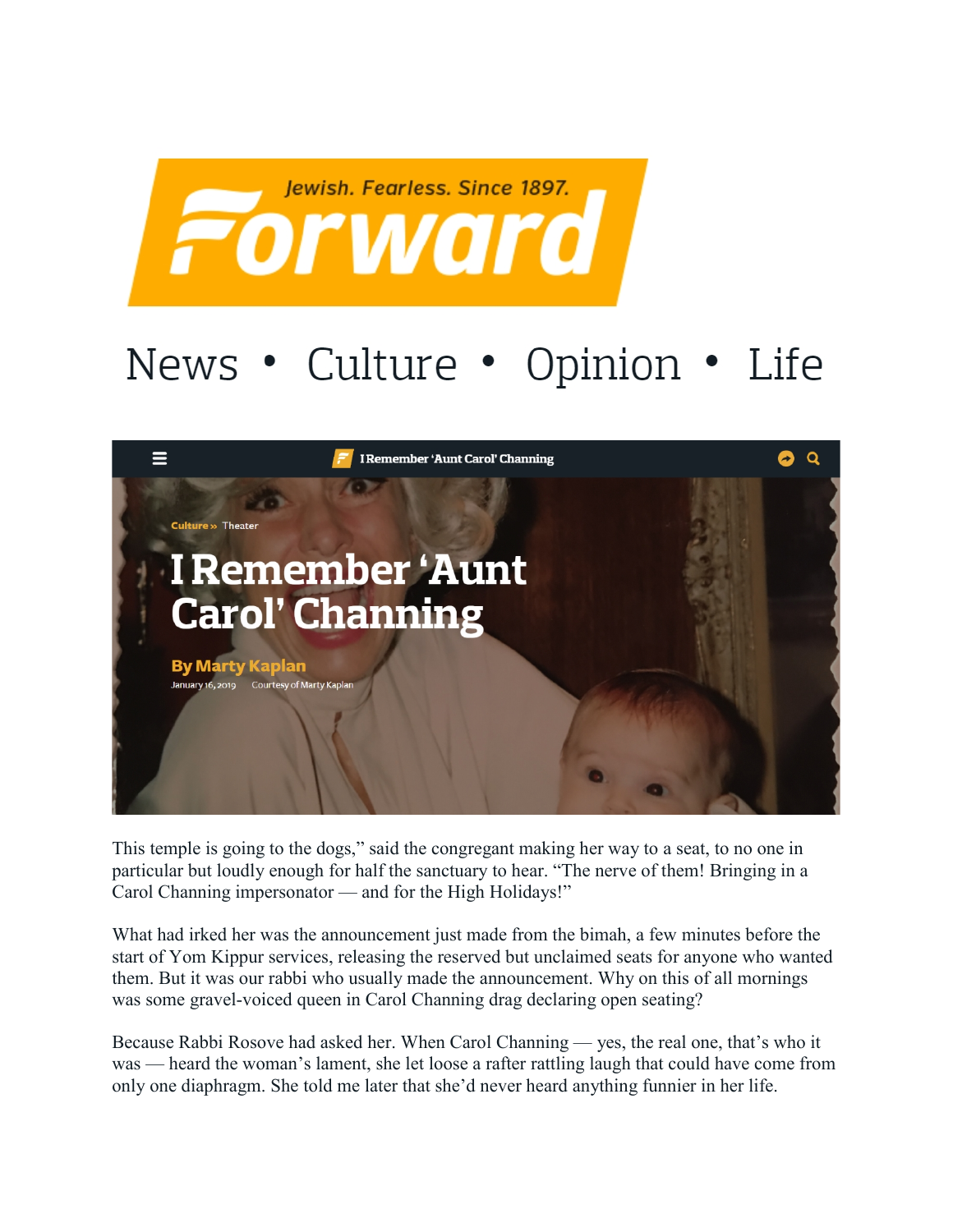

Courtesy of Marty Kaplan

Channing with Isabel Kaplan.

Carol, who died on Jan. 15 just a few weeks short of her 98th birthday, was our family's guest that day at Temple Israel of Hollywood. Not long before, she explained to me that she'd just discovered that her mother, who had raised her as a devout Christian Scientist, had actually been Jewish. When I suggested that Carol make it official by coming to services with us, her saucer eyes widened even more impossibly than usual. "Purrrrrr-fect," she said, settling into her new character. "I'll be a Yiddishe mama."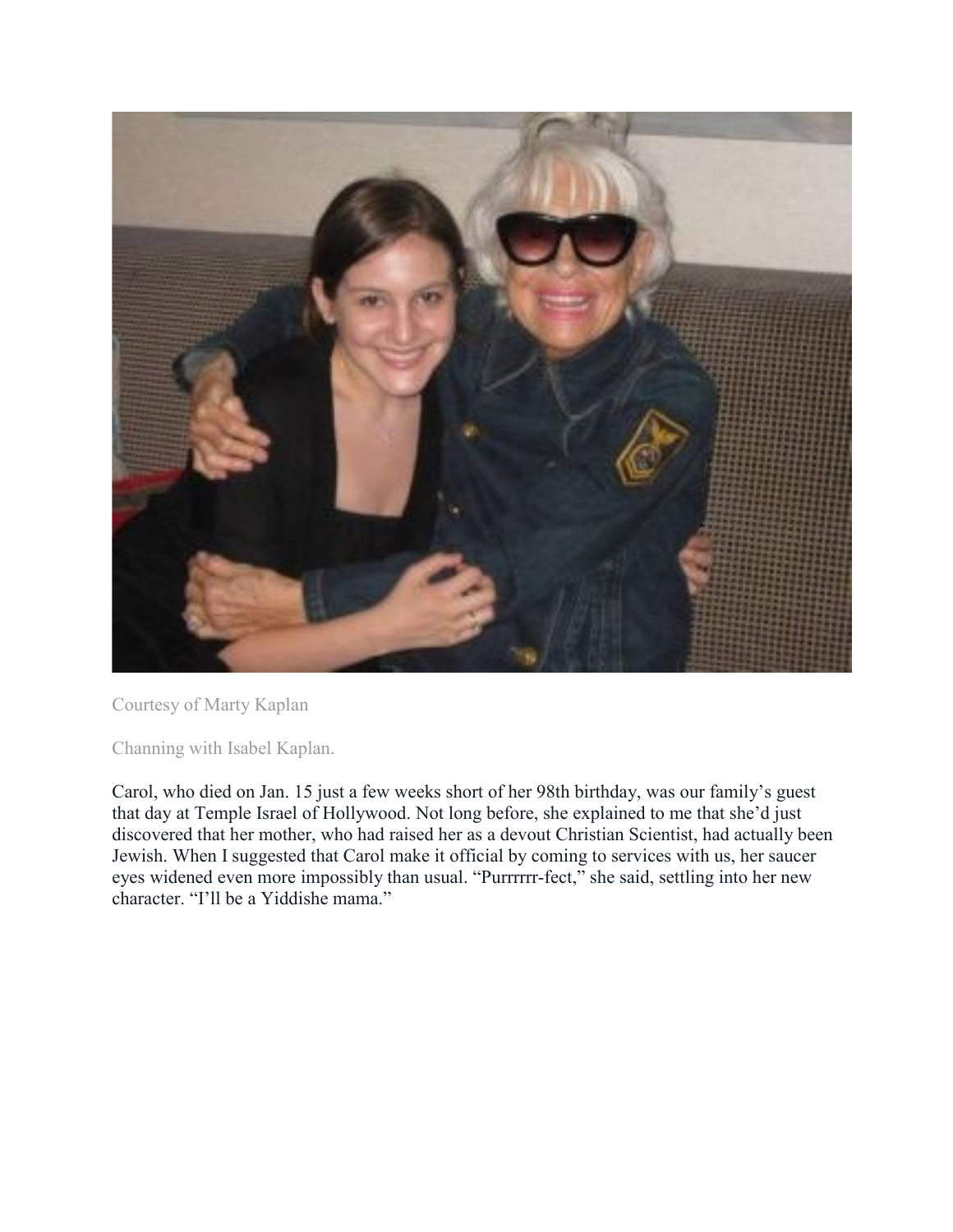



## Oh Kaplan, My Kaplan

Some years later, Carol also discovered that her father's mother was African American. "I feel like a cross between Sophie Tucker and Ethel Waters," she told me. "I must have the greatest genes in show biz."

I first laid eyes on her when I was a teenager. As a birthday gift to my mother, I'd written away for tickets for my parents and me to a taping of their favorite TV program, "The Merv Griffin Show," and at the start of the show, the surprise guest who burst in from the back of the house was the star of the hit at the Shubert Theater next door, in full Dolly Levi get-up. Some 40 years later, for their 50th wedding anniversary, I was able to take my retired parents to see Carol do Dolly in Florida, on one of her innumerable road trips for revivals of the show.

I first met Carol and her husband, Charles Lowe, in the '80s, when we were panelists at a conference in Austin about movies and politics, and we hit it off instantly. After I was married, they took us to dinner at Chasen's whenever they were in town. We sat in the round leather booths in the front room, and friends of theirs would drop by to say hello, like Jimmy and Gloria Stewart, and George Burns (after Gracie died, Carol subbed for her in his act). The waiters always made a fuss over Carol, but she never ordered any food. These were the years when Charles carried everywhere they went a huge leather tote full of blue cloth bags containing silver Tiffany boxes full of food that didn't make Carol ill, which is what restaurants meals always did. One day, years later, she announced that she could eat anything, and from then on she did, ravenously.

When my children were born, she virtually adopted them. They became, as she put it, "the talk of Chasen's," my toddler daughter in her booster seat on the banquette, my infant son in his rocker on the table, next to the signature seafood snow cone. "Aunt Carol," as they called her (sometimes "great-aunt," or "great-great-aunt") became their de facto godmother. She embraced the role. "It's a good thing I'm a Jewish godmother," she said. "Otherwise it wouldn't be kosher." When she was on the road, she sent letters in red felt tip handwriting, sometimes with gifts like Teuscher chocolate fantasy figures. They got to see her play Dolly in San Francisco and Ft. Lauderdale. She got to see my daughter star in a youth production of "Annie Get Your Gun." The audience of parents was abuzz; the rest of the cast didn't have a clue who she was, other than Isabel's Aunt Carol.

It wasn't always fun. The longer I knew her, the more I learned about the broken crockery in her life, the divorces and estrangements and gnawing disappointments (she never got over Barbra